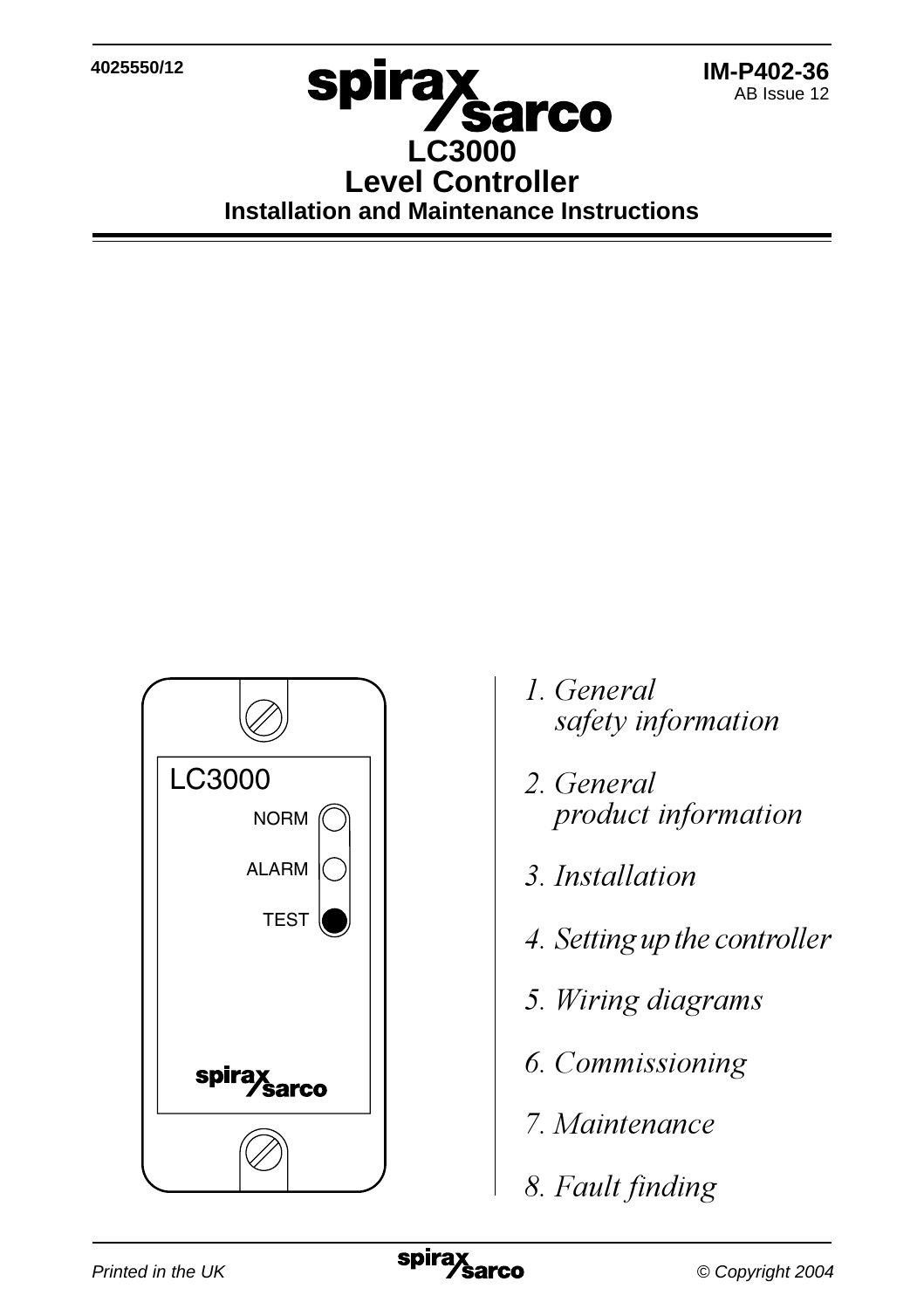# 1. General safety information

**Your attention is drawn to the relevant Supplementary Safety Information sheet supplied with the product as well as to any National or local regulations.**

**Safe operation of the product depends on it being properly installed, commissioned and maintained by a qualified person in compliance with the operating instructions.**

**It is essential to comply with general installation and safety instructions for pipeline and plant construction, as well as to make proper use of tools and safety equipment.**

**The product is designed and constructed to withstand the forces encountered during normal use. Use of the product for any other purpose, or failure to install the product in accordance with these Installation and Maintenance Instructions, could cause** damage to the product, will invalidate the  $\mathsf{C}\mathsf{E}$  marking, and may cause injury or fatality **to personnel.**

#### **Additional Safety Notes:**

#### **Level control and level limiting products in steam boilers**

**Products /systems must be selected, installed, operated, and tested in accordance with: - Local or National standards and regulations.**

- **- Guidance Notes, (Health and Safety Executive PM5 in the UK).**
- **- The requirements of Approvals Authorities.**
- **- Boiler Inspection Bodies.**
- **- Boiler manufacturer's specifications.**

**Two independent low water limiting systems must be installed on steam boilers. Level probes must be installed in separate protection tubes/chambers, with sufficient clearance between the tips, and earth.**

**Each probe must be connected to an independent controller. The alarm relays must isolate the boiler heat supply at low alarm status.**

**A high water alarm may be part of the water level control, or a separate system. An independent high water alarm system must be fitted if it is considered a safety requirement. If the high water alarm is a limiter, the relays must interrupt and lockout the energy supply at high water status. All boiler water limiters require regular functional testing.**

**The level probe and controller is only part of the safety system. To complete the system, additional circuitry (wiring, relays, alarm bell/lamp etc.) is required. Circuitry must be designed and wired to 'fail-safe'.**

**A suitable water treatment regime must be used to ensure continuous safe and correct operation of the control and limiter systems. Consult the above authorities and a competent water treatment company.**

#### **Warning**

**Isolate the mains supply before unplugging the controller since hazardous voltages will be exposed on the controller base. This product complies with the requirements of Electromagnetic Compatibility Directive 89/336/EEC by meeting the standards of:**

- **- BS EN 50081-1 (Emissions) and**
- **- BS EN 61000-6-2 (Immunity).**

**The following conditions should be avoided as they may create interference above the limits specified in BS EN 61000-6-2 if:**

- **- The product or its wiring is located near a radio transmitter.**
- **- Excessive electrical noise occurs on the mains supply. Power line protectors (ac) should be installed if mains supply noise is likely. Protectors can combine filtering, suppression, surge and spike arrestors.**
- **- Cellular telephones and mobile radios may cause interference if used within approximately 1 metre (39") of the product or its wiring. The actual separation distance necessary will vary according to the surroundings of the installation and the power of the transmitter.**

**If this product is not used in the manner specified by this IMI, then the protection provided may be impaired.**

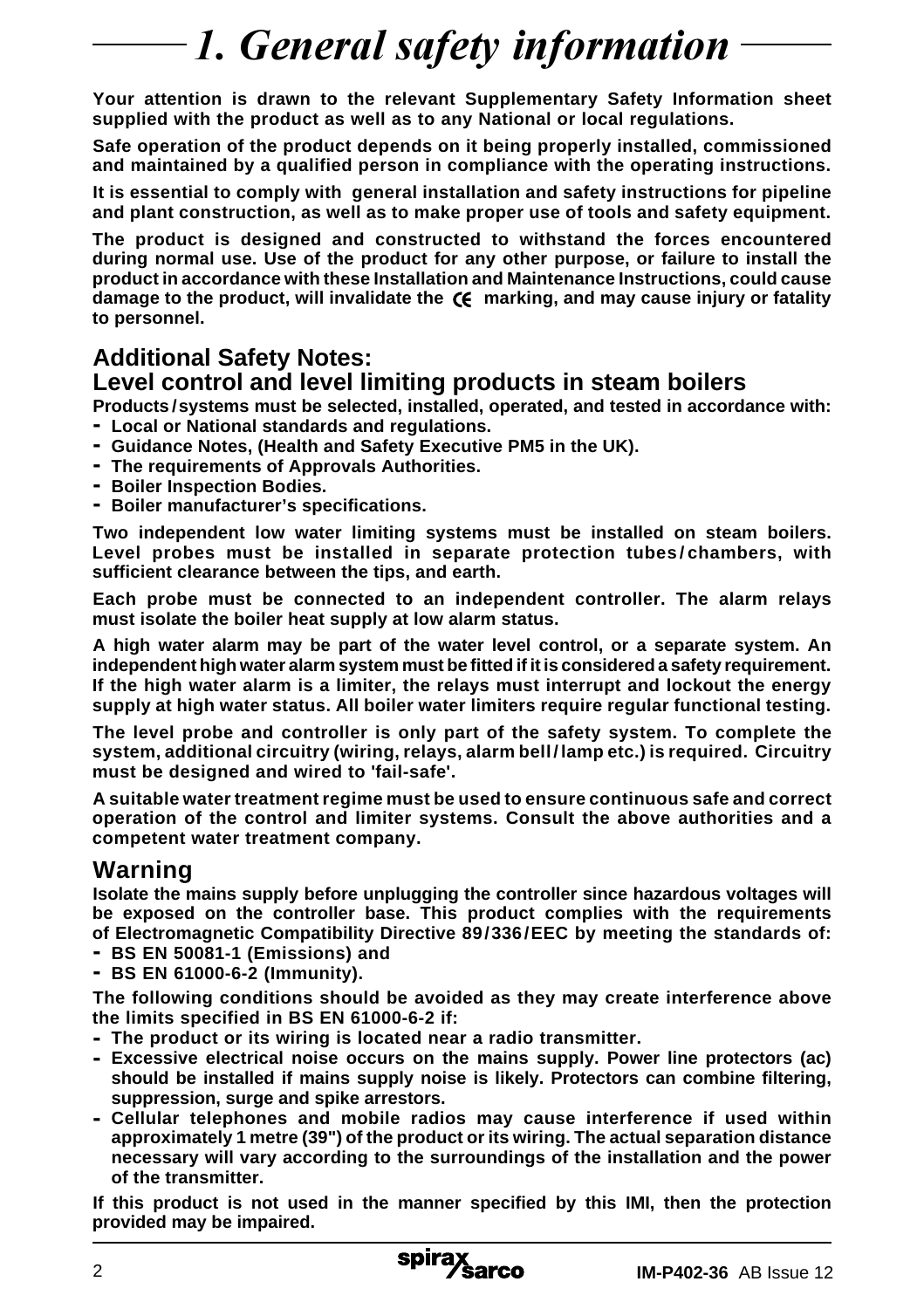# 2. General product information

The Spirax Sarco LC3000 is an advanced level controller with built in cyclic self-testing facilities. It is designed for use with high or low level, self-monitoring, high integrity level probes to provide water level alarms in steam and hot water boilers. The LC3000 is a dual voltage unit (UL /FM version 120 V only) with LED indication of the following conditions:-

| Green | Normal | Level correct                     |
|-------|--------|-----------------------------------|
| Red   |        | Level alarm Boiler water low/high |

An automatic cyclic test of the probe, probe cable and controller is carried out every few seconds by internally simulating a fault in the probe.

A test button is fitted so that a full test of the probe, controller, and associated circuits can be carried out. Provision is made for the wiring of a remote test button if required.

In most countries, steam boilers operating with limited supervision require two self-monitoring level probes and controllers to provide two independent low level alarms. A high level alarm is also advised, and is compulsory in some countries.

| Minimum conductivity (when used with an LP30 probe) |                                                                                                                                                      |                                                                                                                                     | $30 \mu$ S/cm or 30 ppm |                      |  |
|-----------------------------------------------------|------------------------------------------------------------------------------------------------------------------------------------------------------|-------------------------------------------------------------------------------------------------------------------------------------|-------------------------|----------------------|--|
| <b>Maximum ambient temperature</b>                  |                                                                                                                                                      |                                                                                                                                     | $55^{\circ}$ C          | (131°F)              |  |
| Minimum ambient temperature                         |                                                                                                                                                      |                                                                                                                                     | $0^{\circ}$ C           | (32°F)               |  |
| <b>Pollution degree</b>                             |                                                                                                                                                      |                                                                                                                                     | 2                       |                      |  |
| Overvoltage catagory                                |                                                                                                                                                      |                                                                                                                                     | Ш                       |                      |  |
| Indoor use only                                     |                                                                                                                                                      |                                                                                                                                     |                         |                      |  |
| Altitude up to                                      |                                                                                                                                                      |                                                                                                                                     |                         | 2 000 m (6 561.5 ft) |  |
| Humidity                                            |                                                                                                                                                      | Maximum relative humidity 80% for temperatures up to 31°C (87.8°F)<br>decreasing linearly to 50% relative humidity at 40°C (104°F). |                         |                      |  |
| <b>Protection rating</b>                            |                                                                                                                                                      |                                                                                                                                     | IP40                    |                      |  |
| Mains supply voltage                                |                                                                                                                                                      | 230 V setting (not available with UL/FM version) 198 V - 264 V                                                                      |                         |                      |  |
|                                                     |                                                                                                                                                      | 115 V setting (120 V UL/FM version)                                                                                                 | 99 V - 132 V            |                      |  |
| <b>Frequency</b>                                    |                                                                                                                                                      |                                                                                                                                     | $50 - 60$ Hz            |                      |  |
| <b>Fuse type</b>                                    | 20 mm cartridge, 100 mA anti-surge (T). For the UL/FM version, replacement<br>fuses must be UL recognised to maintain the integrity of the approval. |                                                                                                                                     |                         |                      |  |
| <b>Maximum power consumption</b>                    |                                                                                                                                                      |                                                                                                                                     | 6 VA                    |                      |  |
| Maximum cable length (controller to probe)          |                                                                                                                                                      |                                                                                                                                     | 50 <sub>m</sub>         | (164 ft)             |  |
| <b>Terminal torque rating</b>                       |                                                                                                                                                      |                                                                                                                                     | 1 N m                   | (9 lbf in)           |  |

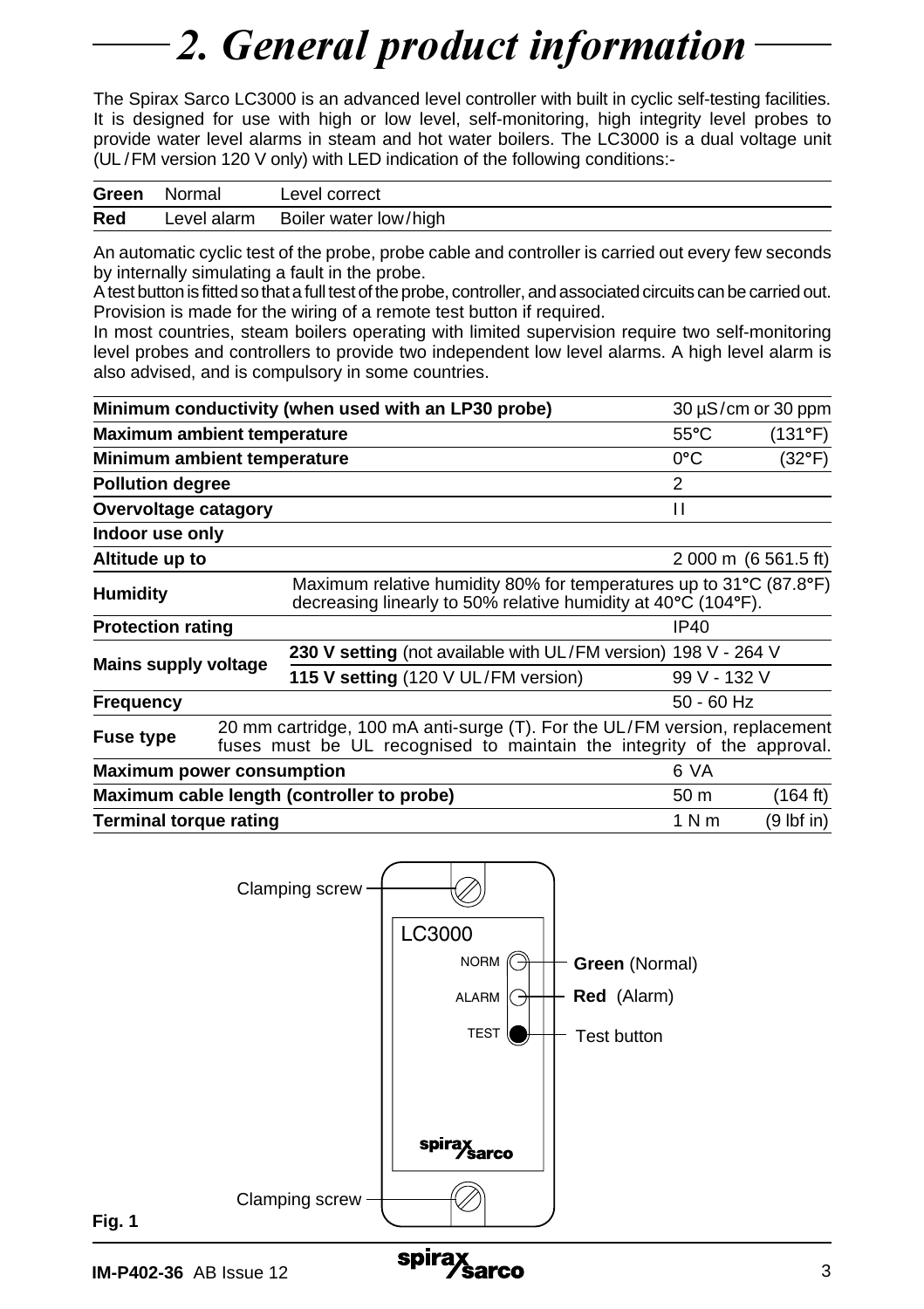# 3. Installation

#### **WARNING:**

**Isolate the mains supply before unplugging the controller since hazardous voltages will be exposed on the controller base.**

To unplug the controller from its base, undo the two retaining screws and pull the controller straight forwards. Rocking the controller in the vertical plane will ease removal.

The controller must be installed in a suitable industrial control panel or fireproof enclosure to provide impact and environmental protection (pollution degree 2). Spirax Sarco can provide suitable metal or plastic enclosures (for standard controller only).

The controller may be mounted on a 'top hat' DIN rail using the clip provided or the clip can be removed and the controller base screwed directly to a chassis plate.

**Caution: Allow 15 mm spacing between multiple units for air circulation.**

The controller is for installation category II (overvoltage category) and must be installed in accordance with IEC 60364 or equivalent. For the US and Canadian markets the controller must be wired in accordance with the National and Local Electrical Code (NEC) or Canadian Electrical Code (CEC). The controller and all connected circuits must have a common isolation system which meets the relevant requirements of IEC 60947-1 and IEC 60947-3 or equivalent. This must be positioned close to the controller and clearly identified as the disconnect device. A quick blow 3A external fuse must be fitted in all phases of the controller and relay supply. The relays must be on the same phase as the controller supply. See notes on wiring diagram.

Cabling should be installed in accordance with BS 6739 - Instrumentation in Process Control Systems: Installation design and practice or local equivalent.

**Note:** Screened high temperature, 4 core, 1 mm<sup>2</sup> (18-16 AWG) cable is required for the probe wiring. For the UL/FM version, NEC class I wiring with a minimum temperature rating of 75°C (167**°**F) must be used. If the cable is to be exposed to a higher temperature, then a suitable temperature rating will need to be selected. For the standard version a suitable cable is Pirelli FP200 or Delta Crompton Firetuf OHLS. The same type of cable may be used for the mains wiring. Connect the screens as shown in the wiring diagrams (Section 5).

**If the product is not used in the manner specified in this IMI, then the protection provided may be impared.**

| Version       | Relay load type            | Rating |  |
|---------------|----------------------------|--------|--|
| Standard      | Resistive at 250 Vac       | 2.5 A  |  |
|               | Inductive at 250 Vac       | 1 A    |  |
| UL/FM version | Pilot duty at 120 Vac only | 1 A    |  |

**Relay rating table:**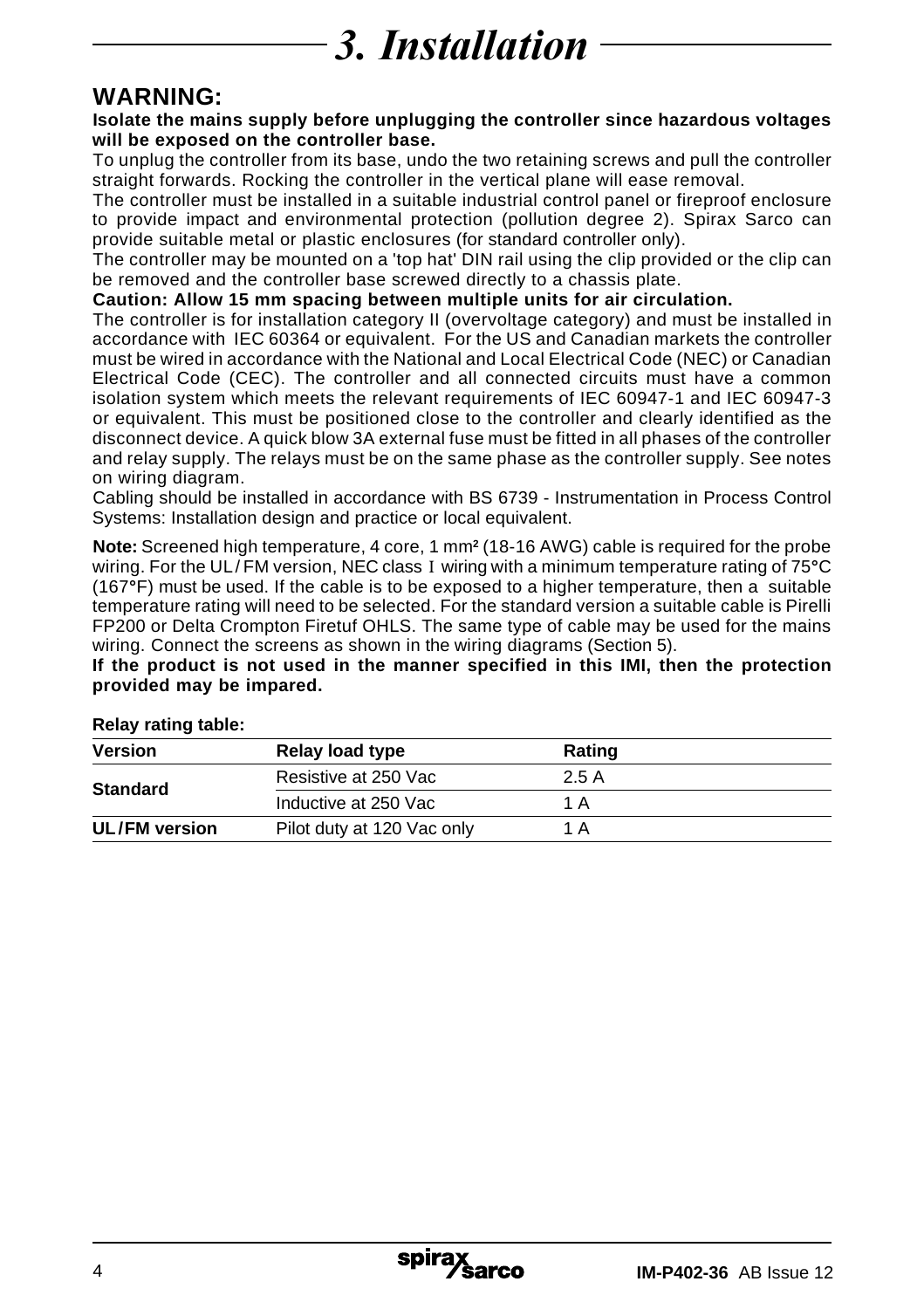# 4. Setting up the controller

The controller is supplied with the mains selection switch set to 230 V for the standard version (UL/ FM version 120 V only - The supply voltage is not selectable).

### **To change the mains supply voltage:**

- **-** Loosen the two cover clamping screws.
- **-** Unplug the controller from its base.
- **-** Remove the rear cover panel.
- **-** Slide out the printed circuit board assembly.
- **-** Move the voltage selection switch to 115 V.
- **-** Replace the printed circuit board assembly.
- **-** Replace the rear cover panel.
- **-** Plug the controller into the base.
- **-** Tighten the cover screws.



20 mm fuse 100 mA anti-surge (T) Slide switch left for



115 V supply

**Fig. 2**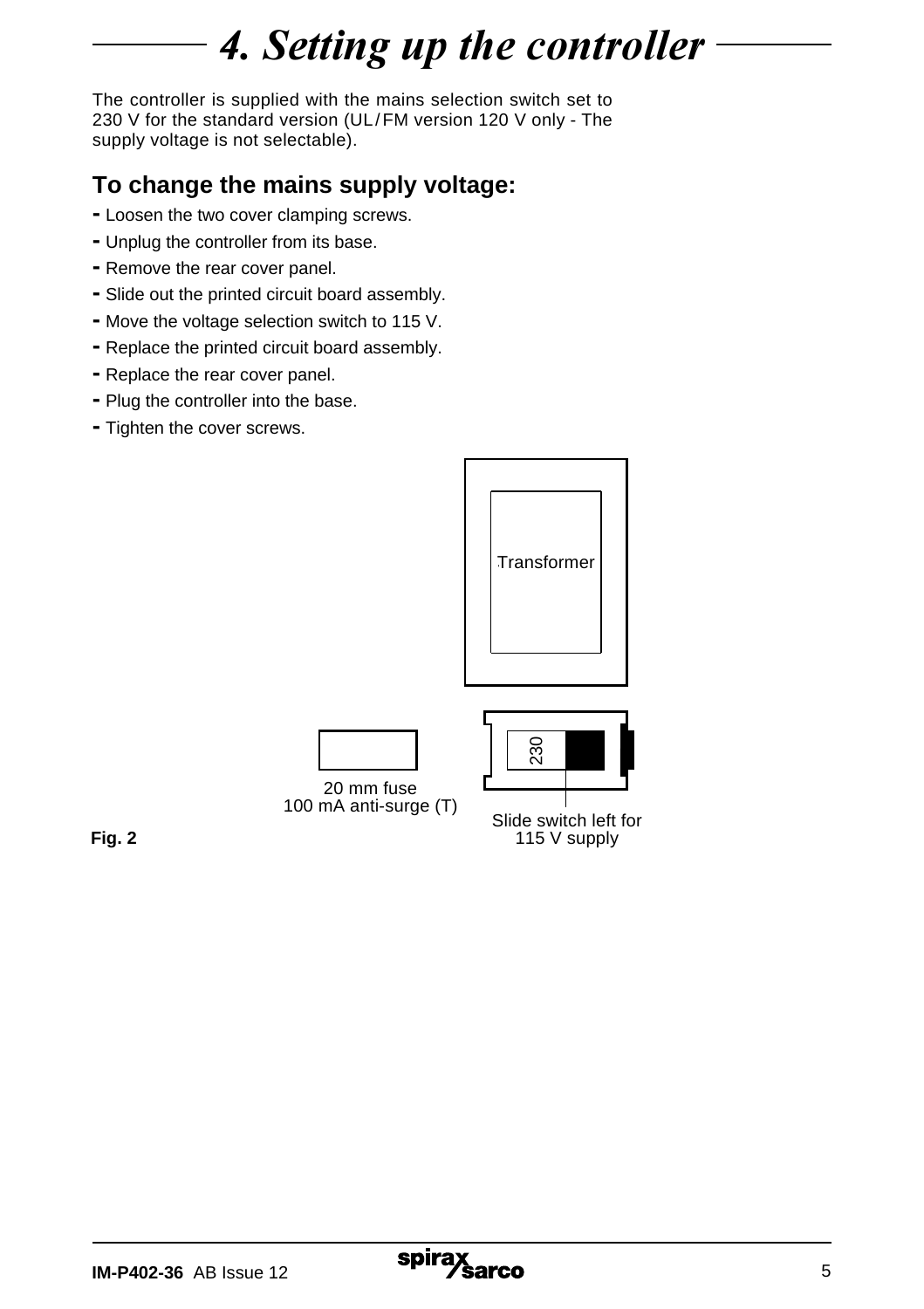## 5. Wiring diagrams

### **5.1 Screen connection**

An earth current loop is created if a wire or screen is connected between two earth points, which are at different potential (voltage).

Spirax Sarco boiler controls do not have an internal connection to earth. The controller is connected to earth via the LP30/ LP31. The screen and the earth wire are only connected at one end of the system, i.e. at: the LP30/LP31 earth terminal.

#### **Note: The LP30/LP31 earth terminal is a functional earth rather than a protective earth.** A protective earth provides protection from electric shock under a single fault condition.

This product has double insulation and therefore does not require a protective earth.

A functional earth is used in order for the product to operate. In this application, the earth (tank/ boiler shell) is used as the common of the probe. It also provides a sink/drain for any electrical interference.

Ensure that the screen is connected to terminal 12 of the LC3000 and to the earth terminal of the LP30/LP31.

The LC3000 (terminal 12) is only earthed via the LP30/LP31.

#### **CAUTION:**

**Do not connect terminal 12 of the controller to an earth. To do so may induce an earth current loop, which may reduce the performance or damage the product.**

### **5.2 Wiring diagram notes**

The controller should normally be powered through the boiler panel control fuse, so that terminal 1 is live whenever the boiler plant is switched on.

An optional test button may be wired in as shown. This is useful if the controller is installed in a locked enclosure and it is required to simulate a low or high water level condition for test purposes. All relays are shown in the power off position.

The terminals are suitable for two 1.5 mm<sup>2</sup> or 16 AWG cables (maximum).

#### **LP30 and LP31 UL /FM probes only**

The LP30 and LP31 UL/FM probes are supplied with four 18 AWG, 12" long colour coded flying leads. These are to be cut to length and connected to a suitable metal terminal box. A length of flexible metal conduit is required between the probe and the terminal box to provide environmental protection and easy electrical connection. The cable socket is provided with a **½**" NPT conduit adaptor for this purpose. See LP30 and LP31 IMI for further details.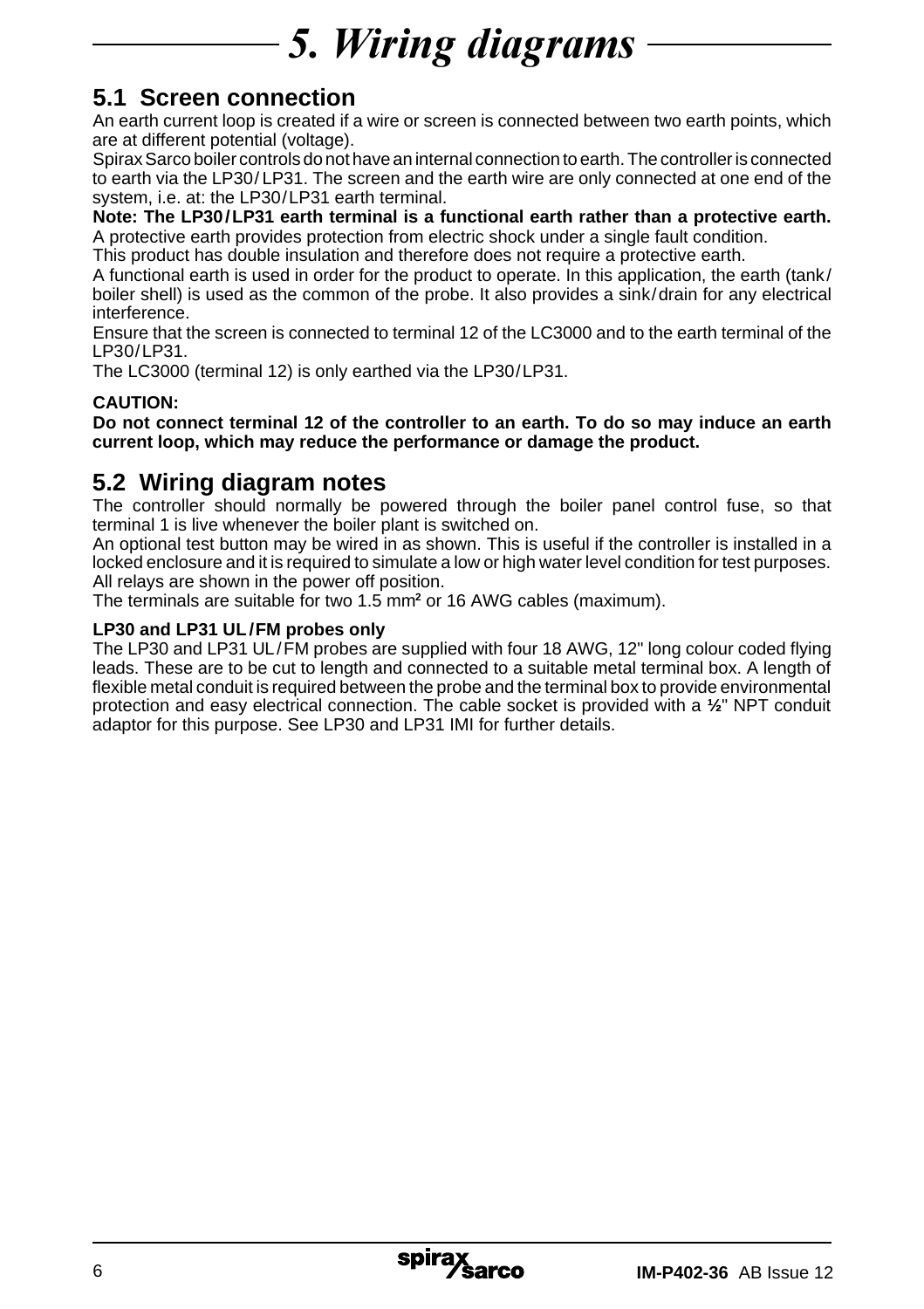

**Fig. 3 See Page 8, Figures 4, 5 and 6 for other probe wiring details.**

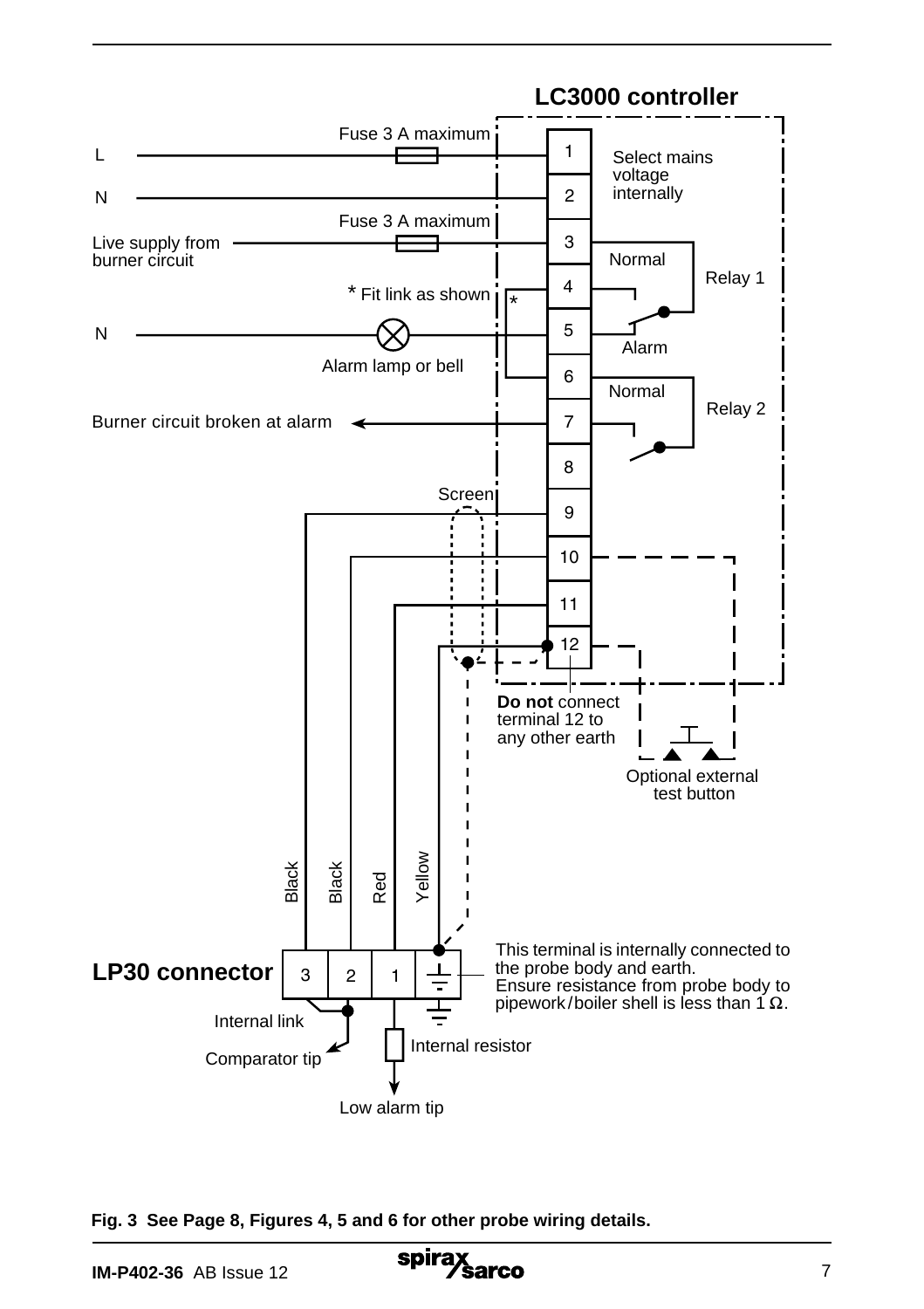

**Detail showing wiring of the LP31 for high alarm**

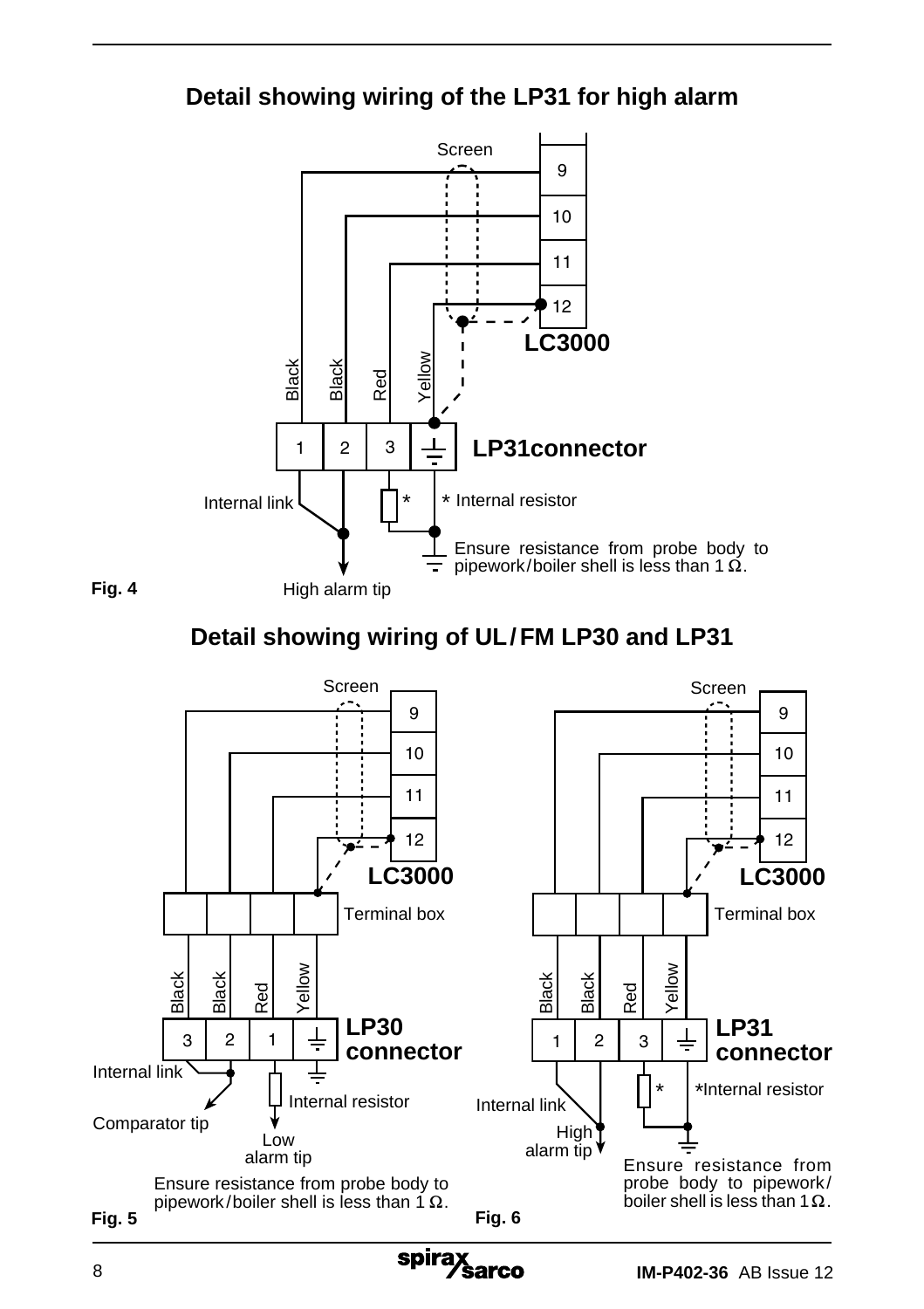# **6.** Commissioning

With the water level normal the green LED should be on and the boiler panel should indicate normal water level. The green LED will briefly extinguish every few seconds showing that the automatic cyclic test is being carried out.

#### **To carry out a manual test:-**

- **1. With the water level normal, press and hold the test button until the green (normal) LED extinguishes and the red (alarm) LED lights (approximately 5 - 6 seconds).** The boiler panel should signal alarm.
- **2. Release the test button.**

After a short delay, the green LED will light and the red LED will extinguish, showing that the internal checking circuits have been verified. The boiler panel will return to normal. If there is an external lockout circuit in the boiler panel this will need to be reset.

- **3.** If the optional external test button has been connected, press and hold it until the same test sequence occurs. (approximately 5 - 6 seconds).
- **4. Lower the boiler water level to below the low alarm level (low alarm), or raise the water level to above the high alarm level (high alarm).** The green LED will extinguish and the red LED will light. The boiler panel will go to alarm.
- **5. Alter the water level to normal.** The controller relays will re-energise and allow the burner to fire (after resetting any lockout).

## 7. Maintenance

No special servicing or maintenance of the controller is necessary. Clean and inspect the LP30/ LP31 annually. Boiler water level controls and alarms require regular testing and inspection. For specific testing instructions for the Spirax Sarco systems please see separate literature.

### **LP30**

Clean and inspect the LP30 assembly annually, particularly the threaded contact surfaces between the tip extension and the probe central electrode. More regular cleaning is advised where the quality of boiler water might cause a build-up of insulative scale or oxide on the probe.

#### **Spare parts**

Spare fuses Stock number 4033380 Set of 3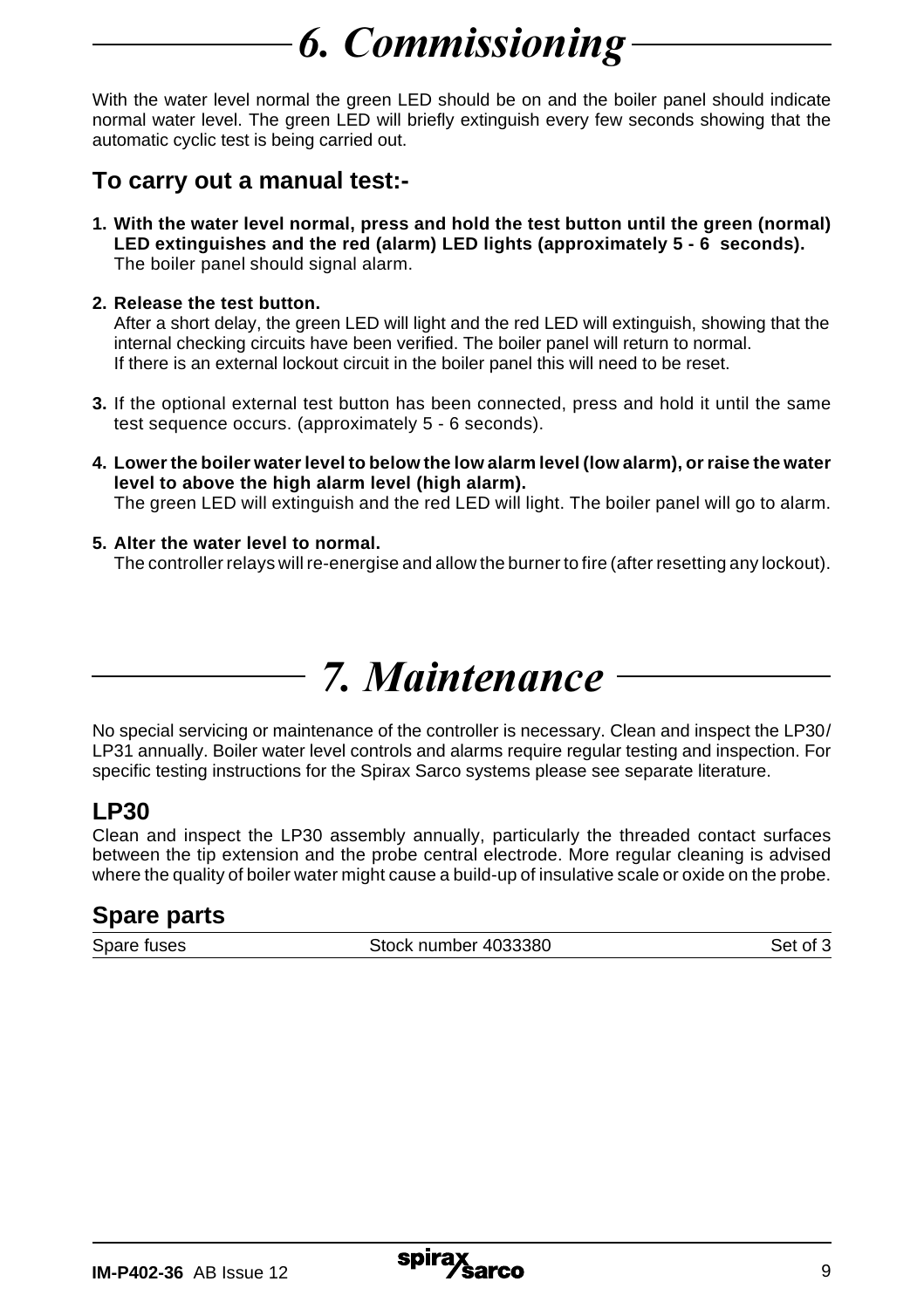# 8. Fault finding

Most faults which come to light during commissioning are caused by incorrect wiring, installation or setting up. If there are problems the following points should be checked:-

#### **Diagnosis table**

| Symptom                                                                                                                                                       | Probable diagnosis<br><b>LP30</b>                                                                                                              | Probable diagnosis<br><b>LP31</b>                                          |  |
|---------------------------------------------------------------------------------------------------------------------------------------------------------------|------------------------------------------------------------------------------------------------------------------------------------------------|----------------------------------------------------------------------------|--|
|                                                                                                                                                               | Probe cable to low<br>alarm tip open circuit.                                                                                                  | Probe cable to high alarm<br>tip (terminals 1 or 2)<br>shorted to earth.   |  |
| <b>Red LED on continuously</b>                                                                                                                                | Comparator tip<br>shorted to earth.                                                                                                            | Probe cable to probe<br>terminal 3 open circuit.                           |  |
|                                                                                                                                                               | Earth open circuit.                                                                                                                            | Earth open circuit.                                                        |  |
|                                                                                                                                                               | Probe wires crossed.                                                                                                                           | Probe wires crossed.                                                       |  |
|                                                                                                                                                               | Low alarm tip shorted<br>to comparator tip.                                                                                                    |                                                                            |  |
| Red and green LED's                                                                                                                                           | Probe cable to low alarm<br>tip shorted to earth.                                                                                              | Probe cable to high alarm<br>tip open circuit (Probe<br>terminals 1 or 2). |  |
| both on continuously                                                                                                                                          | Probe wires crossed.                                                                                                                           | Probe wires crossed.                                                       |  |
|                                                                                                                                                               | Comparator tip open circuit.                                                                                                                   |                                                                            |  |
| Green LED flashes quickly on<br>start-up, then red LED lights<br>for about 12 seconds. Green<br><b>LED then flashes at normal</b><br>speed (every 4 seconds). | Controller self-checking circuitry has simulated a fault at the<br>moment it was switched on, but is working normally.<br>No fault is present. |                                                                            |  |

#### **Check:**

**Mains on LED not lit:**

- **-** No live supply.
- **-** Neutral not connected.
- **-** Controller internal fuse blown.

#### **Controller internal fuse blown:**

- **-** Check the mains supply voltage is lower than 264 V, and that the ambient temperature inside the control panel is less than 55**°**C (131**°**F). If either of these limits has been exceeded, it is possible that the controller internal thermal fuse has blown, and that the controller will need to be replaced.
- **-** Ensure that the probe supply voltage is approximately 2 2.5 Vac between terminals 10 and 12 of the controller, or terminals 1 and earth of the probe.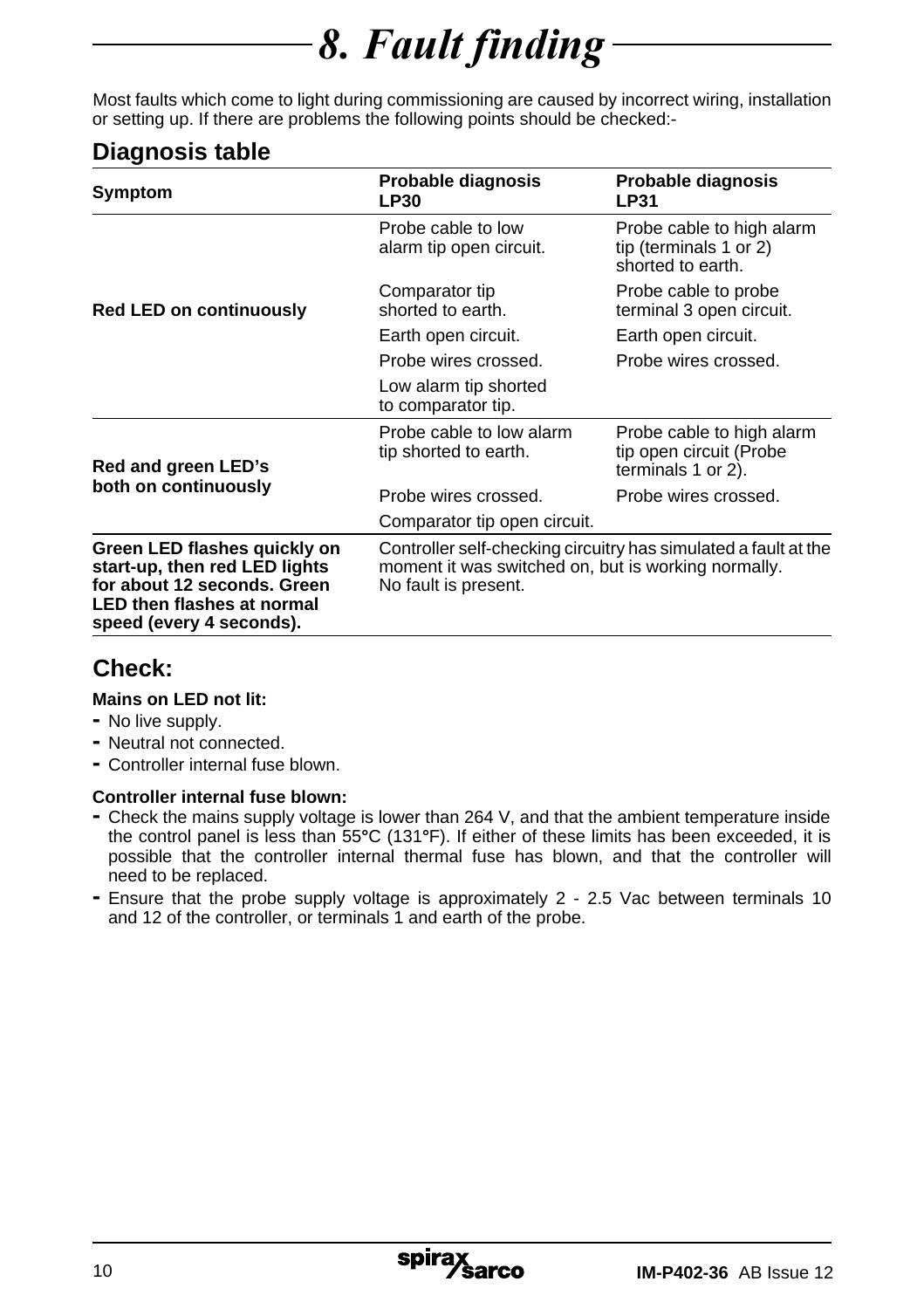